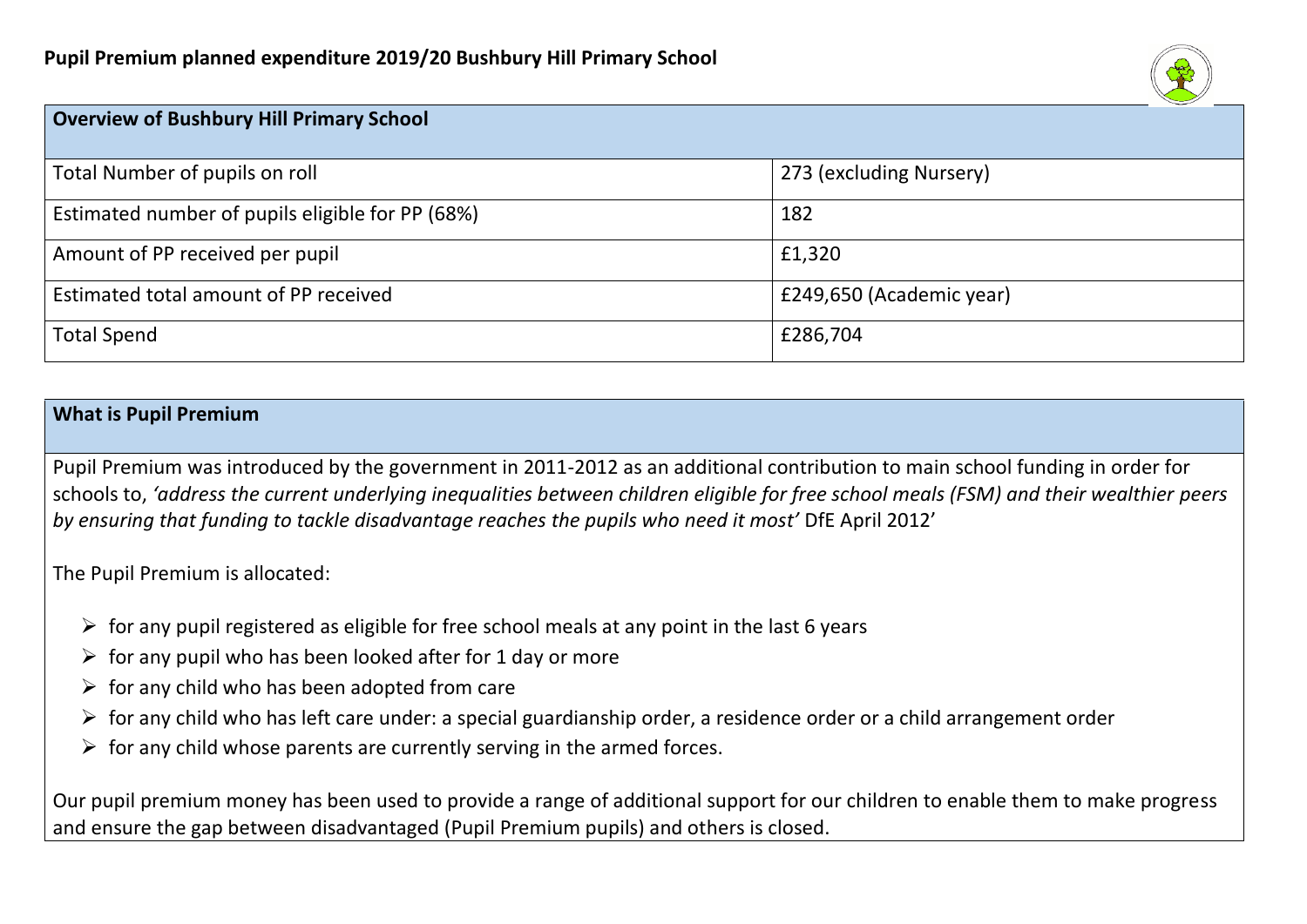#### **Summary of PP and Sports Premium spending 2019/20**

#### **Objectives in spending Pupil Premium**

- $\triangleright$  All pupils receiving PP or LAC to make expected progress at the end of KS2 in English and Maths
- ➢ Monitor progress termly from end of EYFS and provide intervention if not on track to make expected progress
- ➢ Monitor progress termly from end of KS1 and provide intervention if not on track to make expected progress
- $\triangleright$  Individual pupils are tracked for their progress using Pupil Premium

# **Barriers to Learning**

- ➢ Attendance and Punctuality issues
- ➢ Standards on entry are significantly below national expectations
- $\triangleright$  Aspirations for the future
- $\triangleright$  Meeting individual learning needs
- $\triangleright$  Social, emotional and mental health & well-being Pastoral care
- $\triangleright$  Lack of enrichment experiences

# **Measuring the impact of Pupil Premium Funding**

This will be measured through the School Improvement plan. Pupils eligible for PP are to be tracked accordingly in both Maths and Writing as a significant group in this process. The outcomes for pupils eligible for PP will be analysed against national data for 'other'. All data will be shared with the PP link governor and the full governing board's Curriculum and School Improvement sub-committee.

# **Date of next review of school's Pupil Premium strategy**

The strategy is reviewed termly as part of Pupil Progress meetings and the Governors Curriculum and Standards committee of the Full Governing Board. A final review and impact statement is written for the end of the academic year (July 2018). New or ongoing priorities for pupils eligible for PP are then established and planned for.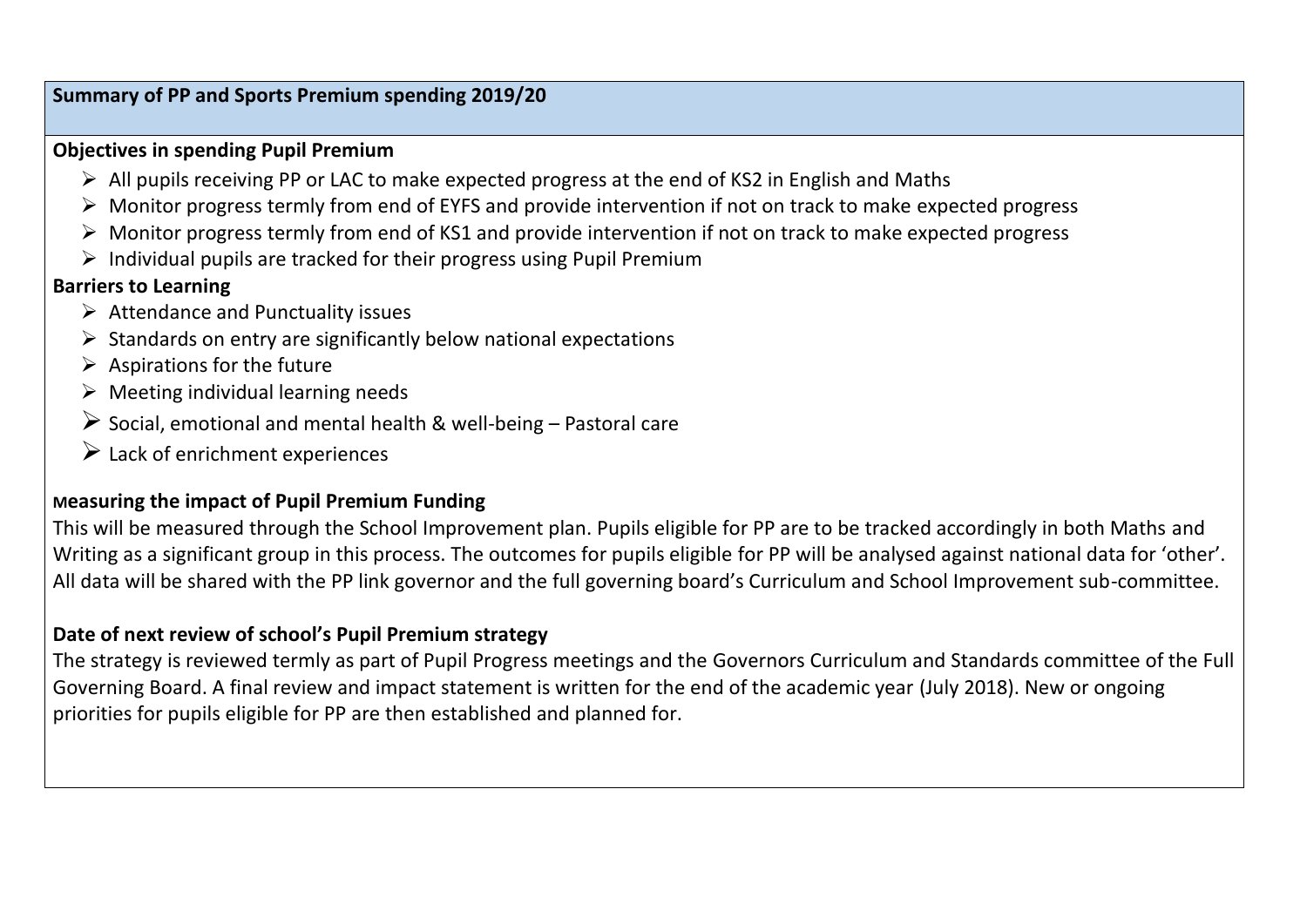| Summary of spending and actions to be undertaken: (68% of actual costs apportioned to reflect % of Pupil Premium in the school) |         |  |  |  |
|---------------------------------------------------------------------------------------------------------------------------------|---------|--|--|--|
| Lunchtime Learning & Play Leaders                                                                                               | £29,259 |  |  |  |
| <b>Learning Mentors</b>                                                                                                         | £34,554 |  |  |  |
| Trips and visits                                                                                                                | £6,800  |  |  |  |
| <b>Residential visit for Y6</b>                                                                                                 | £3,808  |  |  |  |
| Behaviour awards and incentives                                                                                                 | £2,040  |  |  |  |
| Breakfast club kitchen staff and food                                                                                           | £1,360  |  |  |  |
| <b>Breakfast club staff</b>                                                                                                     | £3,622  |  |  |  |
| Afternoon LSA Interventions 4 afternoons per week                                                                               | £82,009 |  |  |  |
| <b>Staff training</b>                                                                                                           | £4,760  |  |  |  |
| Speech and Language                                                                                                             | £11,971 |  |  |  |
| <b>Attendance Officer</b>                                                                                                       | £14,198 |  |  |  |
| <b>Education Family Engagement Officer</b>                                                                                      | £1,777  |  |  |  |
| <b>Educational Psychology</b>                                                                                                   | £14,257 |  |  |  |
| Fruit                                                                                                                           | £2,176  |  |  |  |
| Nurture provision                                                                                                               | £36,565 |  |  |  |
| Additional LSA to support Reception                                                                                             | £12,583 |  |  |  |
| Data SLA                                                                                                                        | £3,283  |  |  |  |
| <b>Purple Mash subscription</b>                                                                                                 | £510    |  |  |  |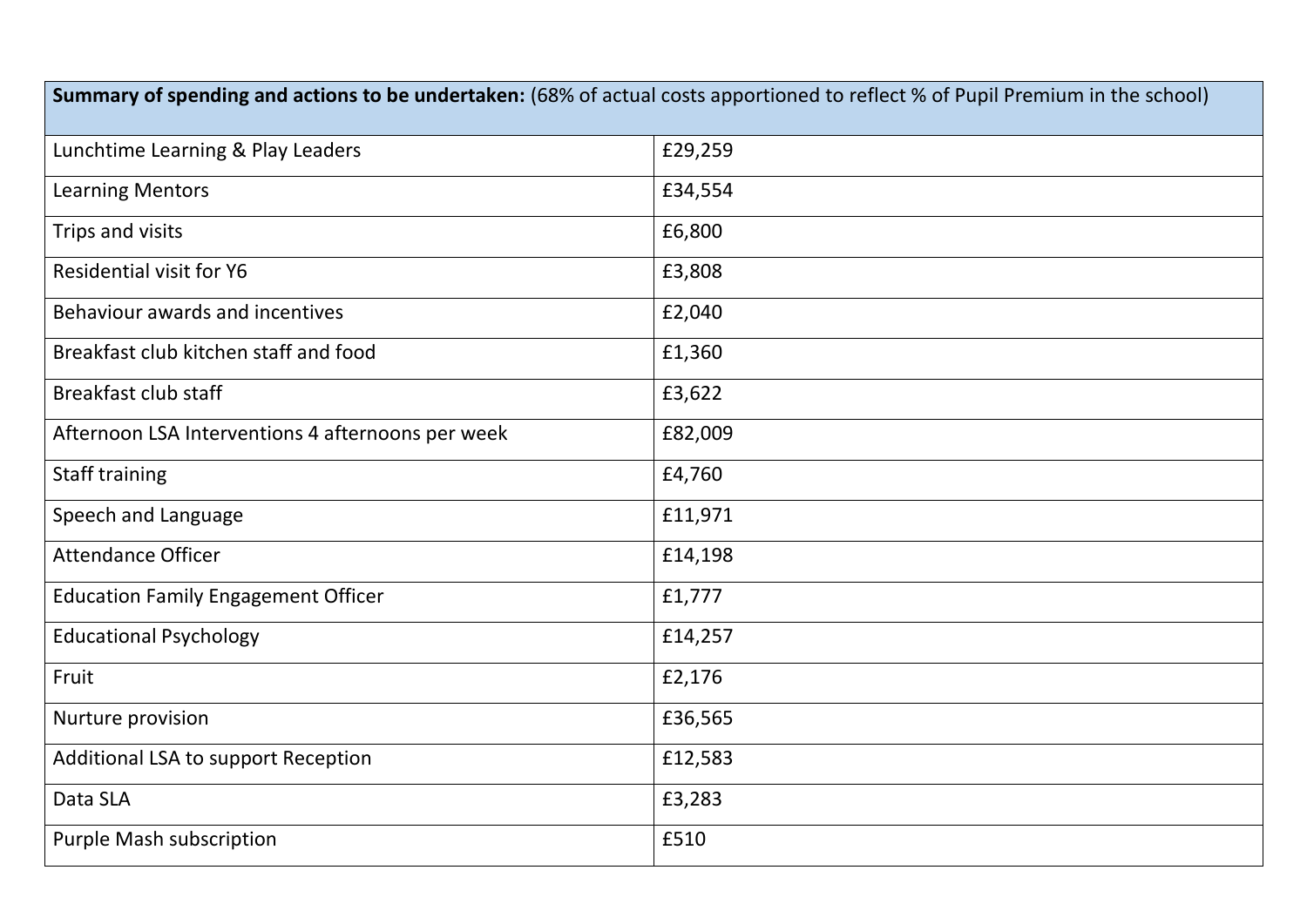|                                                            |                                                    | Continuity of teaching on a Friday to cover PPA/L&M time                                                                                                   | £21,173 |                                                                                                                                   |  |
|------------------------------------------------------------|----------------------------------------------------|------------------------------------------------------------------------------------------------------------------------------------------------------------|---------|-----------------------------------------------------------------------------------------------------------------------------------|--|
| Record of Pupil Premium spending by item/project 2019-2020 |                                                    |                                                                                                                                                            |         |                                                                                                                                   |  |
| Item/Project                                               | <b>Cost</b><br>(68% of actual<br>cost apportioned) | <b>Objective</b>                                                                                                                                           |         | <b>Outcome</b>                                                                                                                    |  |
| Lunchtime Learning &<br>Play Leaders                       | £29,259                                            | To extend learning throughout the day and reduce the<br>number of behaviour incidents at lunchtime to minimise<br>time out of class during the afternoon   |         | Expected: Afternoon learning time is maximised & number of<br>lunchtime incidents is reduced from previous year.<br>Actual:       |  |
| <b>Learning Mentors</b>                                    | £34,554                                            | To ensure that barriers to learning for a short term need<br>are removed for all children in school, who require<br>additional support.                    |         | Expected: Number of behaviour incidents are reduced and<br>children meet end of year targets.<br>Actual:                          |  |
| Trips and visits                                           | £6,800                                             | To ensure that all children in school have access to<br>enrichment opportunities to enhance the curriculum and<br>their learning.                          |         | Expected: End of year targets are met.<br>Actual:                                                                                 |  |
| Residential visit for Y6                                   | £3,808                                             | To ensure that all children in Y6 have the opportunity to<br>participate in adventurous and outdoor activities not<br>available within the school setting. |         | Expected: End of year targets are met.<br>Actual:                                                                                 |  |
| <b>Behaviour incentives</b><br>and awards                  | £2,040                                             | To engage children who require additional support to<br>manage behaviour and to self-regulate.                                                             |         | Expected: End of year targets are met.<br>Actual:                                                                                 |  |
| Breakfast club kitchen<br>staff and food                   | £1,360                                             | To ensure that children have access to breakfast every<br>day.                                                                                             |         | Expected: End of year targets are met. Minimum attendance<br>target of 96% is achieved.<br>Actual:                                |  |
| Breakfast club staff                                       | £3,622                                             | To ensure that children have access to breakfast every<br>day.                                                                                             |         | Expected: End of year targets are met. Minimum attendance<br>target of 96% is achieved.<br>Actual:                                |  |
| Afternoon LSA<br>Interventions 4<br>afternoons per week    | £82,009                                            | To ensure that children who are at risk of falling behind<br>are quickly identified and their needs are addressed in a<br>timely manner.                   |         | Expected: End of year targets are met.<br>Actual:                                                                                 |  |
| Staff training                                             | £4,760                                             | To ensure that staff are well equipped to meet the needs<br>of the pupils they teach.                                                                      |         | Expected: End of year targets are met.<br>Actual:                                                                                 |  |
| Speech and Language                                        | £11,971                                            | To ensure that children who are identified as requiring<br>intervention for Sp⟪ receive timely and specialist<br>support and intervention.                 |         | Expected: Children make good progress and meet their targets<br>for Sp⟪ in a short space of time.<br>Actual:                      |  |
| Attendance Officer                                         | £14,198                                            | To improve the attendance of the whole school and for<br>children who are identified as below 98% and those for<br>whom punctuality is an issue.           |         | Expected: A minimum target of 96% is achieved. Number of<br>children with attendance below 96% is drastically reduced.<br>Actual: |  |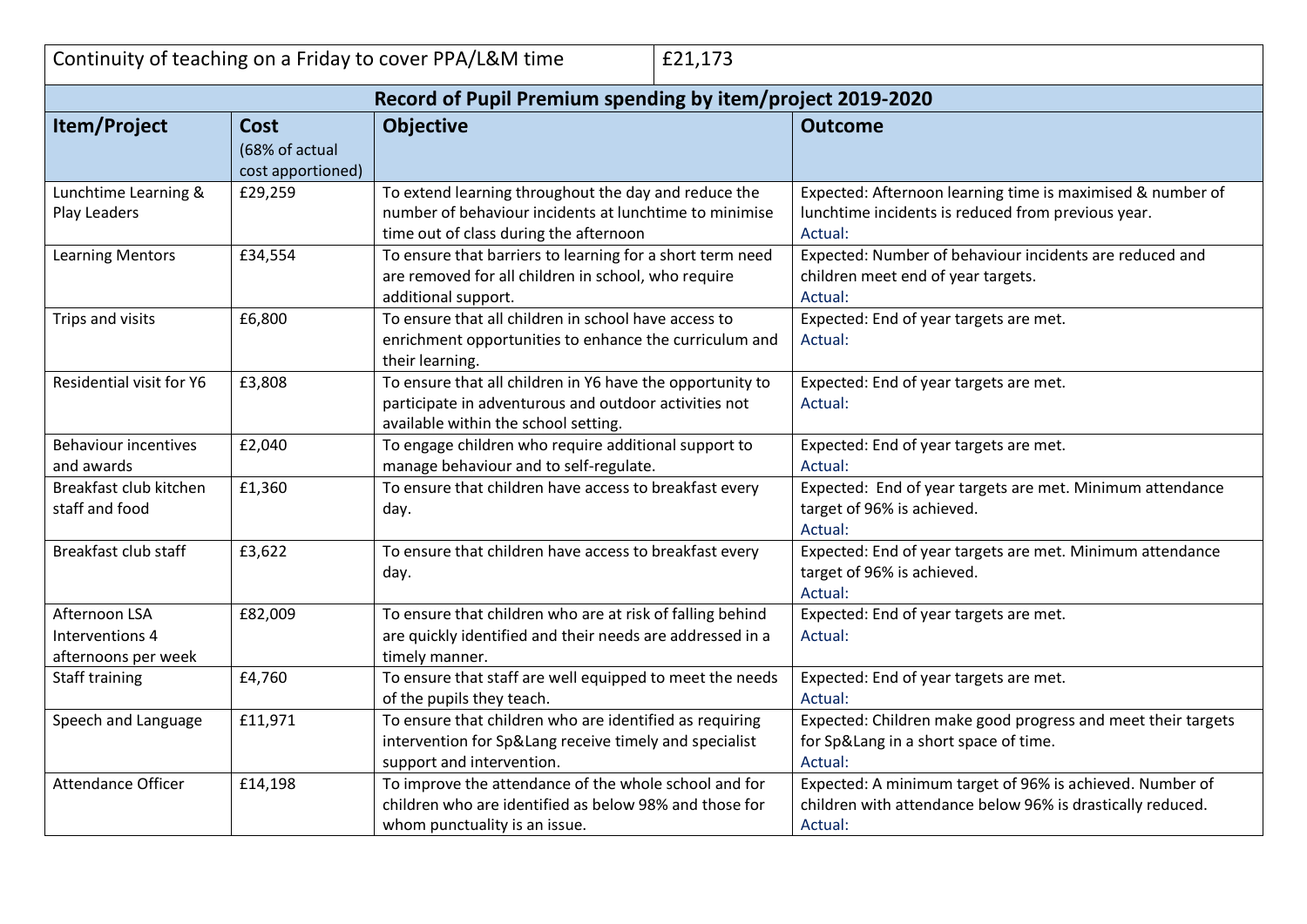| <b>Education Family</b>       | £1,777  | To improve the attendance of children identified as       | Expected: Minimum attendance target of 96% is achieved.           |
|-------------------------------|---------|-----------------------------------------------------------|-------------------------------------------------------------------|
| <b>Engagement Officer</b>     |         | below 96% and make referrals for legal action for non-    | Parents of children who do not attend regularly are fined.        |
|                               |         | attendance where necessary                                | Actual:                                                           |
| <b>Educational Psychology</b> | £14,257 | To ensure that children are able to access the curriculum | Expected: Strategies will be given to children who are having     |
|                               |         | and where they are not able appropriate action is taken.  | difficulties and plans of action put into place for children who  |
|                               |         | Parents are supported to help children at home and        | require more intensive support.                                   |
|                               |         | make the best choices for their child's future education. | Actual:                                                           |
| Fruit                         | £2,176  | To ensure that all children in school eat a healthy snack | Expected: Children will be ready to learn and end of year targets |
|                               |         | each day                                                  | will be met.                                                      |
|                               |         |                                                           | Actual:                                                           |
| Nurture provision             | £36,565 | To ensure that the needs of the most vulnerable children  | Expected: Nurture children will have their needs met individually |
|                               |         | in school are appropriately met.                          | and make good progress against personalised targets.              |
|                               |         |                                                           | Actual:                                                           |
| <b>Additional LSA to</b>      | £12,583 | To ensure that children who enter Reception with          | Expected: End of year targets are achieved.                       |
| support Reception             |         | exceptionally low starting points and additional needs    | Actual:                                                           |
|                               |         | can make good progress and the impact on learning of      |                                                                   |
|                               |         | other children in the class is minimised.                 |                                                                   |
| Data SLA                      | £3,283  | To better track the performance of children in receipt of | Expected: End of year targets are achieved.                       |
|                               |         | Pupil Premium and feedback to SLT so that interventions   | Actual:                                                           |
|                               |         | can be tailored to meet the needs of individuals and      |                                                                   |
|                               |         | groups                                                    |                                                                   |
| Purple Mash                   | £510    | To engage children in reading with an online platform     | Expected: The number of children reading at home is increased     |
| subscription                  |         | that can be set & monitored by teachers.                  | Actual:                                                           |
| Continuity of teaching        | £21,173 | To ensure that children have continuity of teaching on    | Expected: End of year targets are achieved.                       |
| on a Friday to cover          |         | Friday when teachers are covered for PPA and L&M time,    | Actual:                                                           |
| PPA/L&M time                  |         | with a member of staff who has been in class with them    |                                                                   |
|                               |         | all week                                                  |                                                                   |